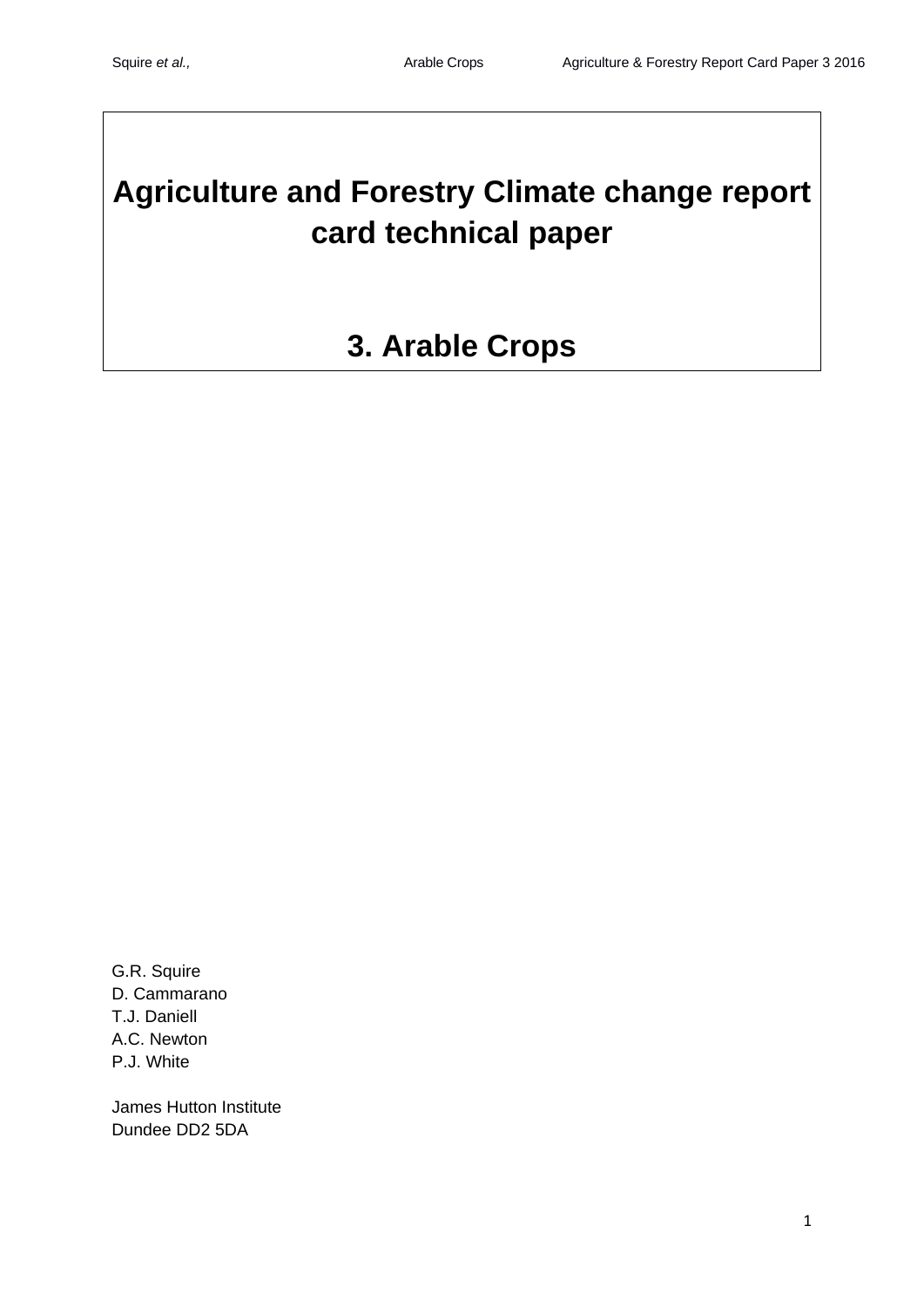# **Summary**

- The effects of change in climate on crop production should be considered in relation to very large changes of 2- to 10-fold that have occurred over the past 70 years in cropareas, fertiliser, pesticide, tillage and yield.
- The combined effects of change in temperature and  $CO<sub>2</sub>$  concentration on the main cereal crops will (contrary to some simplistic predictions) be very much smaller than the changes referred to above.
- Increasing incidence of dryness in the south of the UK will likely cause the most systematic and important reductions of yield. Irrigation would have to compete with other industrial and domestic demands for water. Effects of high rainfall in the north acting through saturation of soil and waterlogging are potentially important but have not been adequately researched.
- Evidence from the very wet autumn of 2012 and the highly favourable year of 2014 suggest single-year impacts on yield of less than a factor of 1.5 (i.e. between 0.7 and 1.5 of the ten-year mean yield).
- Pests (weeds, invertebrate pests and diseases) will inevitably be affected by changes in temperature and water, but the interactions between pests and crops are highly complex, non-linear and hard to predict. Given the range of pest species and their known ability to evolve, pests in general are likely to adapt quickly to climate change.
- The essential and beneficial biota of the soil and above-ground habitats are being reduced by continued intensification and inappropriate soil management. Remedial action is needed in advance of any further effects of climate.
- There are many ways that agriculture can mitigate and adapt to climatic change. It can
	- pay more attention to cropping systems than single crop species such as wheat;
	- increase the diversity of crop species, varieties and economic products;
	- stabilise crop production through undersowings, mixtures and intercrops;
	- implement long term soil management to increase soil carbon and reduce compaction;
	- enhance positive microbial associations in crop production, namely nitrogen fixing in legume crops and forages and mycorrhizal associations;
	- breed crop varieties for coping with multiple stresses rather than just maximising yield under ideal conditions.
- Food security is already a matter for concern in the UK. The country depends on imports of food, feed and fertiliser for its sustenance, while a large part of its produce is grown for industrial feedstock or exported. The gaining of food security will need a wholesale redirection of effort to grow more crops for local consumption on local resources.

# **BACKGROUND TRENDS AND DYNAMICS IN ARABLE CROPS**

#### *Main trends and periods 1940-2010*

Effects of current and future variable weather should be seen in the context of very large shifts in arable and arable-grass agriculture over the previous 70 years. There were three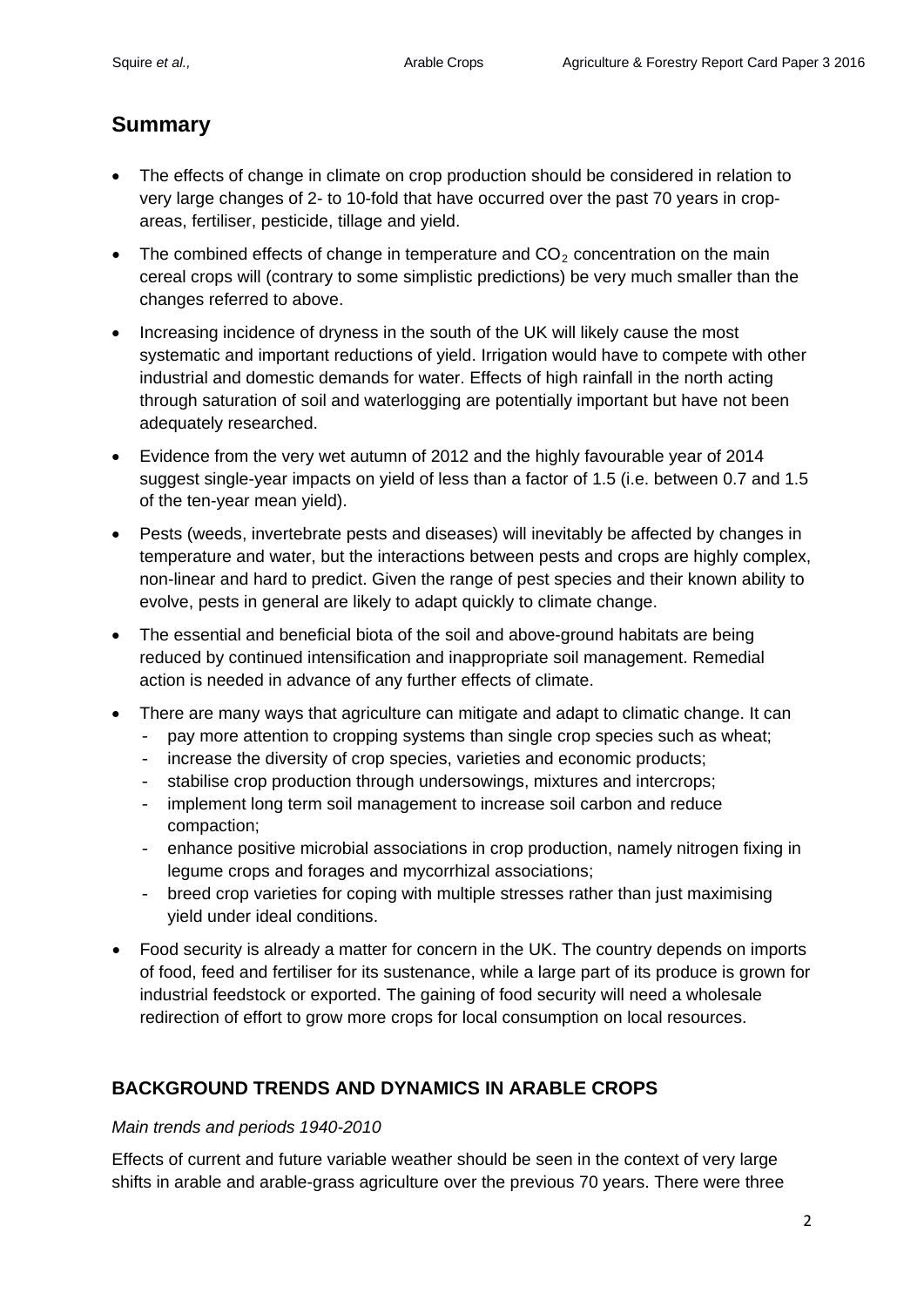main phases, each of about 20 years: (1) post-war reconstruction and the beginnings of intensification, (2) the main phase of intensification and (3) levelling and adjustment. Sources of information are listed in Appendix A.

### **1.1 Consolidation and reconstruction (late 1940s to late 1960s)**

The balance in area sown with the main crops began to change in the late 1940s, but there was slow progress towards intensification as it is understood now and inputs and yields did not begin their rapid rise until the next phase.

In the early 1950s, oat was still the most widely grown cereal, the proportions of oat:barley:wheat being 40:30:30, but then oat decreased by 5 times as barley increased. By the end of the period the proportions were oat:barley:wheat = 8:61:31. Yield averaged over the UK in the early 1950s was 2.7 t ha<sup>-1</sup> for wheat, slightly less for the other cereals. Increase was small (e.g. about 1.2 times in the first decade but over the two decades was around 1.6 times. The contribution of increased inputs to this early rise in yield are uncertain due to scarcity of census records. Nitrogen inputs began a period of major increase while phosphate remained stable, but comprehensive pesticide surveys did not begin on arable crops until 1974. Nevertheless, various sources indicate small inputs of pesticide compared to later years.

# **1.2 Intensification: 1970s to mid-1990s**

Yields of the main crops began to rise more steeply in absolute terms during the 1970s in response to increasing inputs, particularly of nitrogen and new crop genotypes. This period constituted the main phase of intensification in  $20<sup>th</sup>C$  UK. The first pesticide survey in 1974 was a baseline for estimates of increase over the next 20 years.

Increase in yield occurred by shifts in area to higher yielding wheat and through yield per unit area. Wheat increased almost 2 times in area at the expense of barley. Increases in winter barley and winter oilseed rape completed the transition to mainly winter cropping in the UK as a whole. From the mid-70s to the mid-90s, yield increased by a 2.7%, 3.7% and 2.9% per year for barley, wheat, and oat, respectively (FAOSTAT, 2015). By the early 1990s, yield of wheat was around 7.2 t ha<sup>-1</sup> in the UK as a whole, a rise of 2.6 times from the early 1950s. Other crops such as potato and winter oilseed rape also showed consistent rises in yield during this period. Nitrogen usage on all crops and grass increased by around 2 times up to the mid-1980s, driving the rise in yield, then began to decline from the early 1990s (see next phase). Despite some major fluctuations, phosphate application began a long term decline as agriculture realised there were stores of phosphate in the soil that had accumulated during previous periods of over-application. Use of pesticides increased throughout the period for most crops. Given the many different types of pesticide and the methods used to characterise them, no attempt is made here to quantify increase by a simple raising factor. However, increase occurred variously through the number of different active ingredients, the number of times fields were treated in a year and the specificity of the target, e.g. rise in broad spectrum herbicides that killed most weed species (Marshall et al. 2003).

# **1.3 Levelling of yield and decline of some inputs (1995-2015)**

The phase of intensification, typified by broadly rising inputs and yield had come to an end, except for pesticide inputs which continued to increase for the major high-input crops.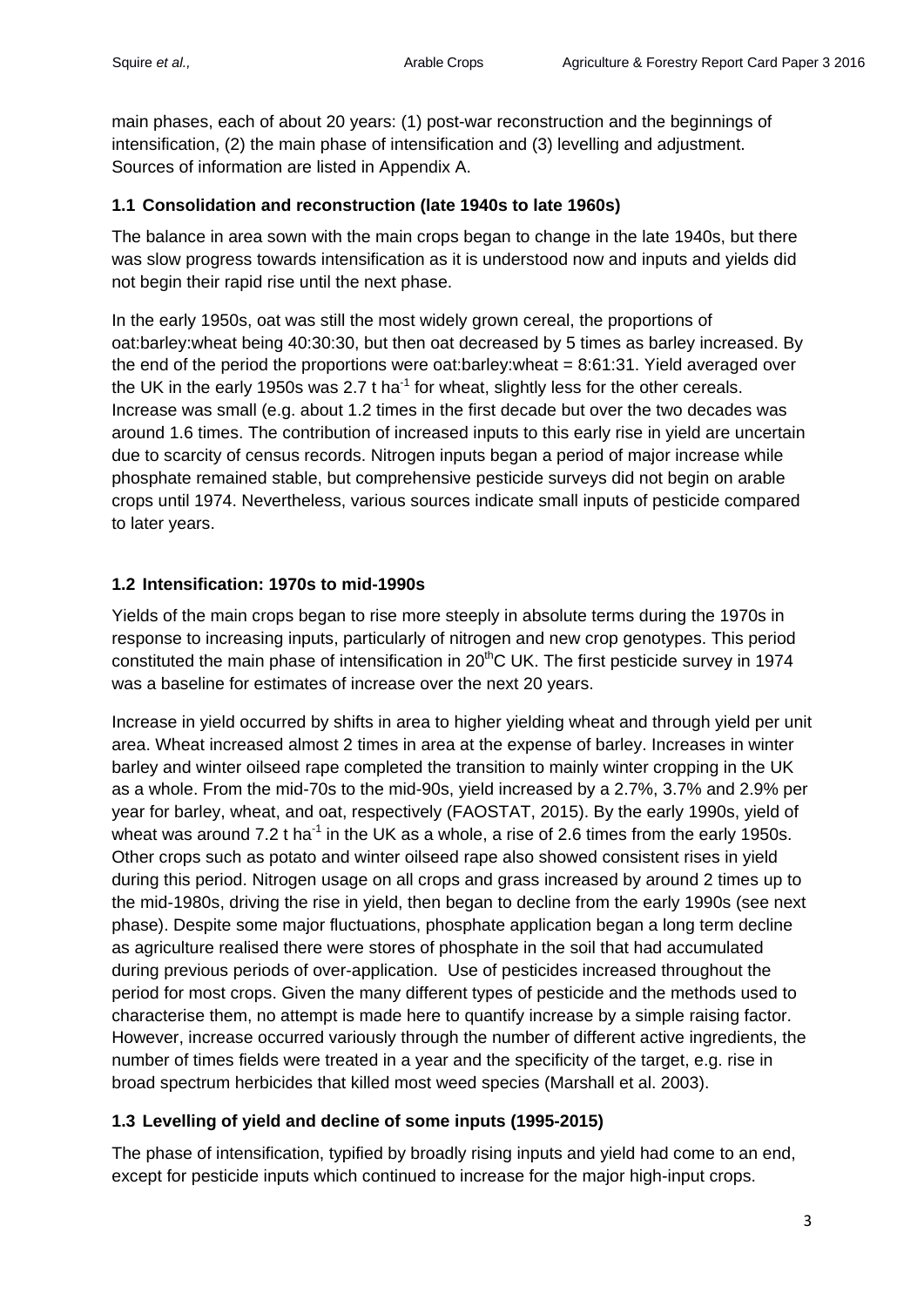Potato received the highest applications of pesticide and phosphate while winter oilseed rape received the highest nitrogen. Winter wheat was the most intensely managed crop in total.

Areas of the crops showed little change compared to previous periods, except for fluctuations due to set aside and oilseed rape, the former causing a levelling of total grain output. The previous rise of yield per unit area slowed and then levelled for the major cereal grain crops in the early 1990s.The only crop to show a consistent, though small, increase was oilseed rape, and part of that especially in the north was due to the shift from springsown to higher yielding winter varieties. Nitrogen application diverged for tillage and grass crops – application to all tillage crops levelled at around 150 kg ka<sup>-1</sup> while that to grass declined by almost 2 times, leading to an overall fall in N applications to UK agriculture. Phosphate application continued to decline (see previous phase), proportionately more to grass crops, but overall by 2 times over the two decades from the mid-1990s. The decline of phosphate application that began in phase 2 is the single most consistent trend in UK cropping over the past 70 years. The main input that continued increasing during this phase was pesticide. The area treated with all active ingredients increased for cereals, oilseed, potato and most other crops.

Over the period 1961-2013 the percentage annual growth rate in terms of area harvested, production, and unit yield was -1.9%, -0.7%, and +1.1% for barley, +1.7%, +3.4%, and +1.6% for wheat, and -2.9%, -1.5%, and +1.3% for oat (FAOSTAT, 2015). The production system therefore had come to rely heavily on wheat.

#### **1.4 Short term dynamics and effects of extreme-weather years during intensification**

The trajectories described above made it difficult to assess effects of unusual weather on inputs, yield and crop-areas, particularly during the intensification of phase 2. Further 'noise' has been generated by superposed shifts in a wide range of ancillary variables over a timescale of 5-10 years. For example, in the 1990s, the use of glyphosate as a broad spectrum herbicide increased from very little to being among the top most widely applied herbicides. Similarly land set aside increased from zero to around 10% in the 1990s and then decline substantially. Various directives on the application of nitrogen caused fluctuation in inputs in the mid-1990s.

At the end of period 2, though it was not realised as such at that time, Squire & Unsworth (1988) could cite little empirical evidence for the effects on yield of, say, previous hot summers or wet autumns and winters, simply because little attention had been paid to such fluctuations. However, one example towards the middle of phase 2 (intensification) was offered by the increasingly hot dry summers of 1975 and 1976 that gave experimental evidence of high temperature, coupled with low rainfall, shortening phenological phases in determinate cereals, and thereby reducing grain yield (Gallagher, Biscoe & Hunter, 1976). National yield of wheat fell from 5.0 t ha<sup>-1</sup> in 1974 to 3.9 t ha<sup>-1</sup> in 1976 (a factor of 0.78). However, fluctuations of this size - and there were several in the 1970s and 1980s - were little more than blips in the steeply increasing upward trajectory that did not begin to level off until the early 1990s.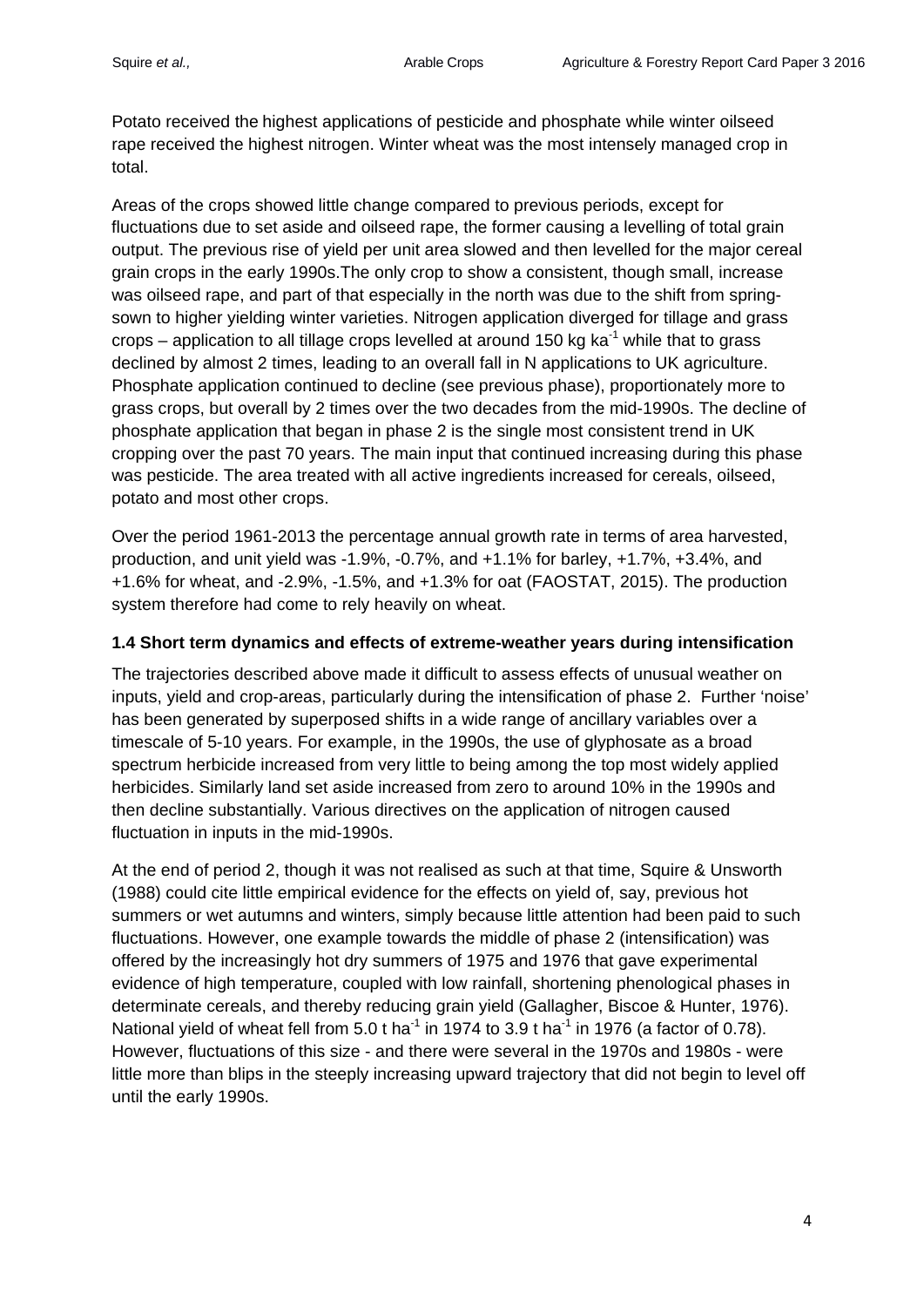The levelling of yield in phase 3 possibly offers better material for examining the effect of unusual weather (e.g. Palutikof, Subak and Agnew (1997) Economic impacts of the hot summer and unusually warm year of 1995. Defra, London. ISBN 0-902170-05-8

Notably, the cause of the substantially depressed yield due to wet weather in 2012 has not been apportioned between physiological suppression and restricted operations. However, a degree of resilience was evident by the shifts in areas among the various crops (including evidence of a reliance on oat), the rise in yield the next year and the much greater rise in 2014 due to favourable weather.

#### **1.5 Summary and Conclusions on background trends**

Characteristics of the agricultural system have changed substantially during the last 70 years. The main trajectory of rising yield and inputs has stalled, though pesticide inputs continue to rise, causing yield per unit pesticide to decrease.

Most of the trends occurred before the run of high-temperature years since 2000 and were caused by factors not primarily related to climate. Changes of this type will undoubtedly continue to occur but are difficult to predict. Uncertainty in the future trajectories of yield and inputs limits our ability to predict change solely due to climate.

# **EFFECTS OF CLIMATIC FACTORS ON CROPS**

### **2.1 Temperature**

Climate projections suggest there will be a general increase in mean temperature in the UK within a range in which developmental time is inversely related to temperature. Accordingly, the increase in temperature would speed the passage of plants through developmental stages. The resulting effect on growth and yield would depend on whether the plants were determinate or indeterminate. Increasing mean temperatures will shorten the growth period of determinate crops, including cereals such as wheat and barley (Mitchell et al. 1993; Wheeler et al. 1996; Harrison et al. 2000; Ghaffari et al. 2002; Cho et al. 2012) and legumes such as faba bean (Peiris et al. 1996), and, consequently, reduce their yield potential. However, this effect would be offset by increasing  $CO<sub>2</sub>$  concentration (see below). Yield of the main cereals would not therefore be strongly affected.

In contrast, an increase in temperature will affect indeterminate crops such as some forms of potato, sugar beet and vine peas by increasing the rate of expansion of the canopy and root system, and hence lengthening the period in the year when the canopy is potentially able to take in resources, provided there are no other factors preventing earlier planting or later harvest (Davies et al. 1997; Richter et al. 2001, 2006; Jaggard et al. 2007; Evans et al. 2010; Gregory & Marshall 2012). Yield potential would therefore increase for indeterminate crops, especially when combined with increasing  $CO<sub>2</sub>$  concentration, although the magnitude of the increase in yield will depend on the crop and on other limitations (Wurr et al. 2000; Wolf 2002; Wolf & van Oijen 2002; Pidgeon et al. 2004; Richter et al. 2006; Evans et al. 2010).

There might be some changes in the geographical distribution of crops. Relative yields of indeterminate crops are likely to increase most in northern England and Scotland. There might be a northward shift in the cultivation of wheat (Cho et al. 2012). Breeding for longer grain filling durations could increase or stabilise yields in regions where sufficient water is available (Richter & Semenov 2005). It is predicted that there might be a westward shift in the cultivation of sugar beet (Davies et al. 1998). Similarly, increased mean temperature and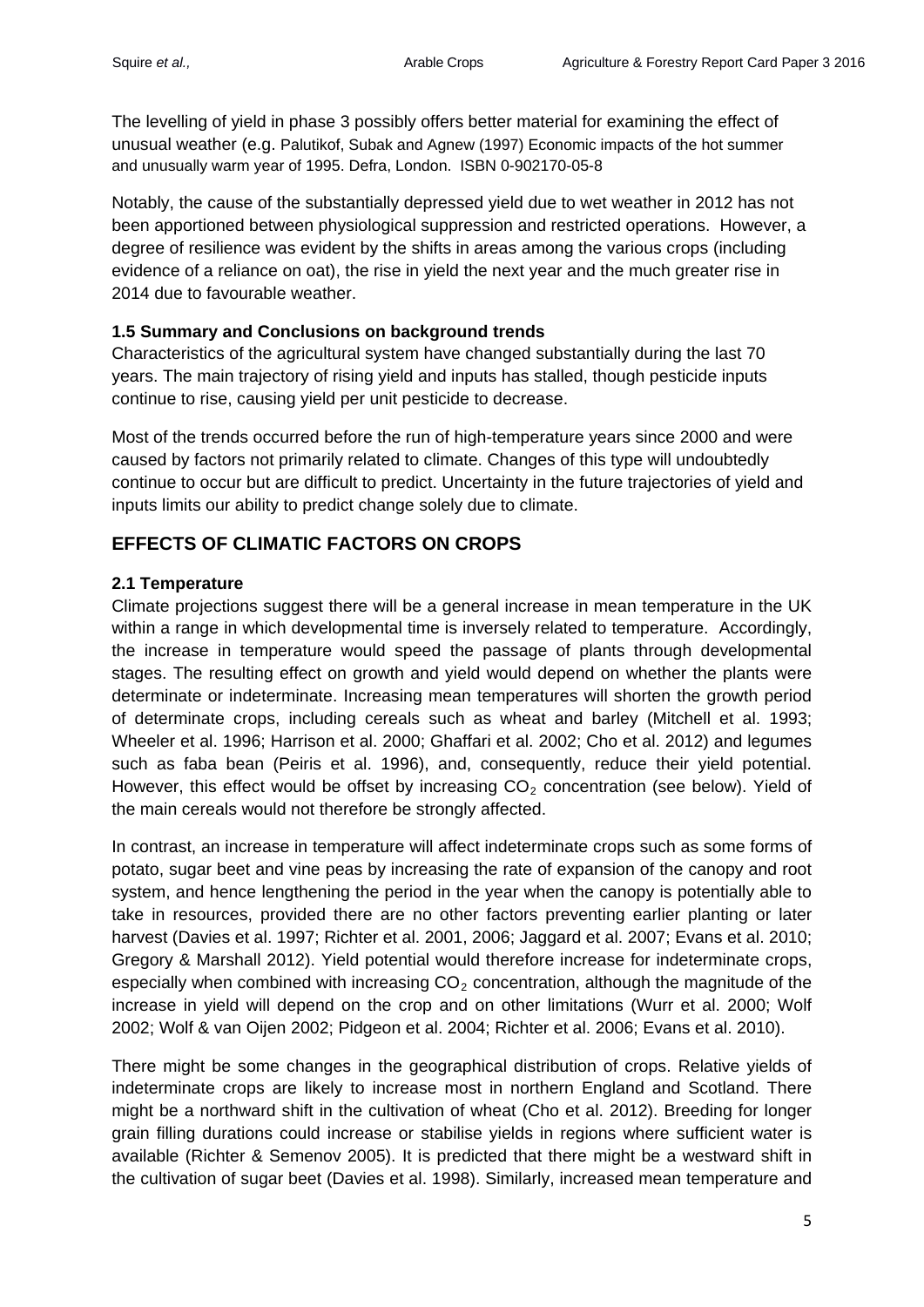rainfall in northern England could increase its suitability for the production of forage maize (Davies et al. 1996).

#### **2.2 Rainfall**

There is strong regional variation in rainfall across the UK, and this is likely to increase. In addition, extreme events could have large effects (see below). The availability of water is considered to be the main threat to crop production in the UK arising from climate change and is likely to be the greatest cause of variability in crop yields between years. However, no major shift away from current crops towards exotic crops is expected in the near future (Gibbons & Ramsden 2008), but there may be regional shifts in currently minor crops such as grape vine and fruit. There are significant interactions between temperature and precipitation affecting soil water availability that would impinge on the seasonality of crop growth and development. These effects have been incorporated into most models predicting the effects of climate variables on crop yields. However, the potential interactions between mineral nutrition, declining soil conditions (e.g. soil organic matter and increasing soil strength), root system development and water availability to crops have been rarely considered.

The yields of unirrigated wheat, barley, forage maize, oilseed rape and sugar beet are already limited by water availability in some regions of the UK (Davies et al. 1996; Jaggard et al. 1998; Pidgeon et al. 2004; Evans et al. 2010; White et al. 2015). Yield losses in these regions are likely to become greater and more frequent through climate change. It is anticipated that water scarcity will reduce yields of rainfed cereals, oilseed rape and sugar beet in the south of England, but increased rainfall will increase yield in northern England and Scotland that are presently limited by water (Jaggard et al. 1998; Butterworth et al. 2010; Evans et al. 2010; Stratonovitch et al. 2012). Similarly yields of rainfed beans are likely to increase in regions with increased rainfall (Peiris et al. 1996). The geographical yield differential between UK regions might, therefore, widen.

#### *Implications for irrigation*

Currently, most field irrigation water is applied to horticultural and potato crops. To maintain yield in the future, they would require more irrigation in southern England to compensate for the reduction in rainfall, and possibly less irrigation in northern England and Scotland. If irrigation is not fully available to meet the demand, there are projections that land used for cultivation of potato in England and Wales will decline between 74% and 95% of the present value, depending on the projected climate scenario (Daccache et al, 2012). The use of additional irrigation water is a limited possibility in most of the cultivated areas because they are in catchments where water is already used at the maximum level. Population growth, industry and other agricultural business will compete for the amount of water available.

The adoption of irrigation could also be used to increase the production of other crops including cereals, oilseed rape and sugar beet, but again there would be conflict with other demands in regions that are already water-scarce (El Chami et al. 2015). Irrigation of highervalue vegetables and potatoes later in the season is likely to take precedence (Gibbons & Ramsden 2008; El Chami et al. 2015).

Adjustments to sowing date are not thought to be able to mitigate yield losses arising from a general reduction in rainfall in southern England (Cho et al. 2012), although they might allow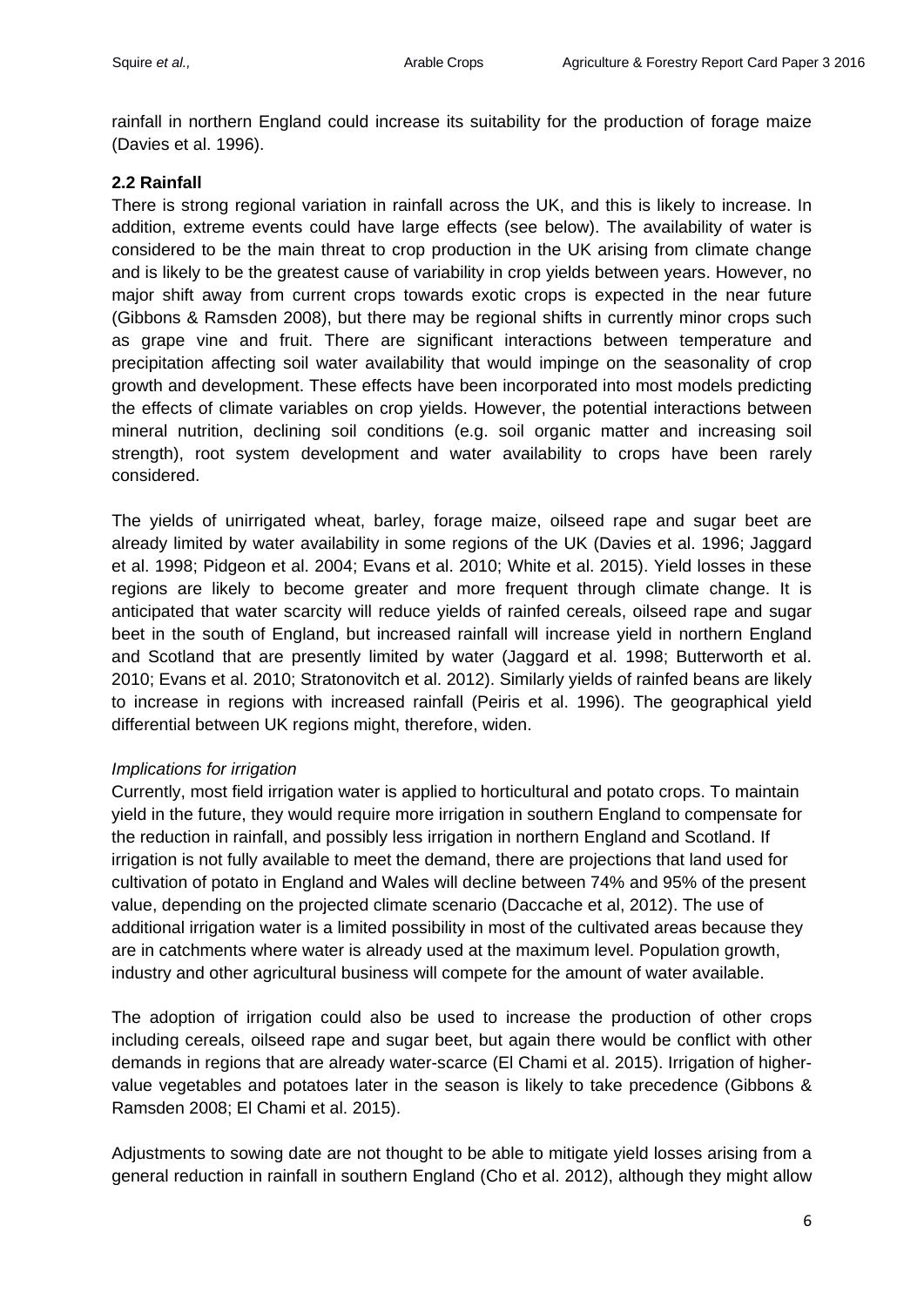avoidance of occasional, severe summer droughts (see below) (Butterworth et al. 2010). Similarly, it has been suggested that breeding for changes in phyllochron or grain filling duration are unlikely to improve wheat yields in southern England, but manipulating traits that control the effect of water stress on leaf senescence and biomass accumulation, such as canopy expansion, photosynthetic efficiency, and acquisition of water by roots, could improve grain yield under drought in UK wheat (Dickin et al. 2009).

Approaches that could potentially offset the decrease of water availability are: water licence trading, better agronomic management for higher water-use-efficiency, increasing the efficiency of irrigation, and shifting potato production towards the west and north areas of the UK (Daccache et al., 2011).

### **2.3 Atmospheric CO<sub>2</sub> Concentration**

Increasing atmospheric  $CO<sub>2</sub>$  concentration has a direct effect on crop production through increasing photosynthetic efficiency, which results in accelerated biomass production. This effect is greater in C3 crops than in C4 crops, such as maize. Thus increasing  $CO<sub>2</sub>$ concentration is predicted to increase the yield potential of wheat (Wheeler et al. 1996; Ghaffari et al. 2002; Ewert et al. 2005; Stratonovitch et al. 2012), oilseed rape (Evans et al. 2010), potatoes and sugar beet in the UK. Indeed, the increase in  $CO<sub>2</sub>$  concentration is generally predicted to compensate for any yield-loss of wheat due to higher temperatures shortening developmental phases (Harrison & Butterfield 1996; Wheeler et al. 1996; Ghaffari et al. 2002; Richter & Semenov 2005; Cho et al. 2012).

### **2.4 Extreme events**

The frequency and magnitude of extreme weather events are predicted to increase in the future. These include drought, waterlogging and both high and low temperatures. All these stressful conditions impact negatively on crop yields. The combined effects of greater variability in climate and frequency of extreme weather events is likely to increase variability of annual crop yields. There are however, a range of actions, depending on the crop, that could lessen the severity of effect.

The frequency of drought is predicted to increase in the UK. As indicated above, irrigation will be in competition with other demands and high-value crops are likely to take precedence. A judicious choice of crops in any year might be considered based on sufficient advance warning. Earlier sowing or choice of earlier varieties of crops such as oilseed rape, potato and sugar beet has been proposed as an option to avoid occasional severe droughts (Wolf 2002; Richter et al. 2006). Similarly, earlier sowing and grain filling of cereals, such as wheat, in a warmer climate would avoid severe summer droughts, but the probability of heat stress around flowering is predicted to increase significantly and reduce cereal yields considerably (Semenov, 2007, 2009). It has been suggested, therefore, that breeding strategies should focus on tolerance to high temperature rather than to drought per se in UK cereals (Semenov, 2009).

Waterlogging will become an increasingly serious problem in years of high rainfall. Flooded arable land causes large reductions in yield and potential crop failure. Good maintenance of field drains and management of surface water flows in and around fields can help alleviate the problems. There was some switching from winter- to spring-sown cereals in response to the recent very wet conditions of 2012. However, there appears a lack of research on the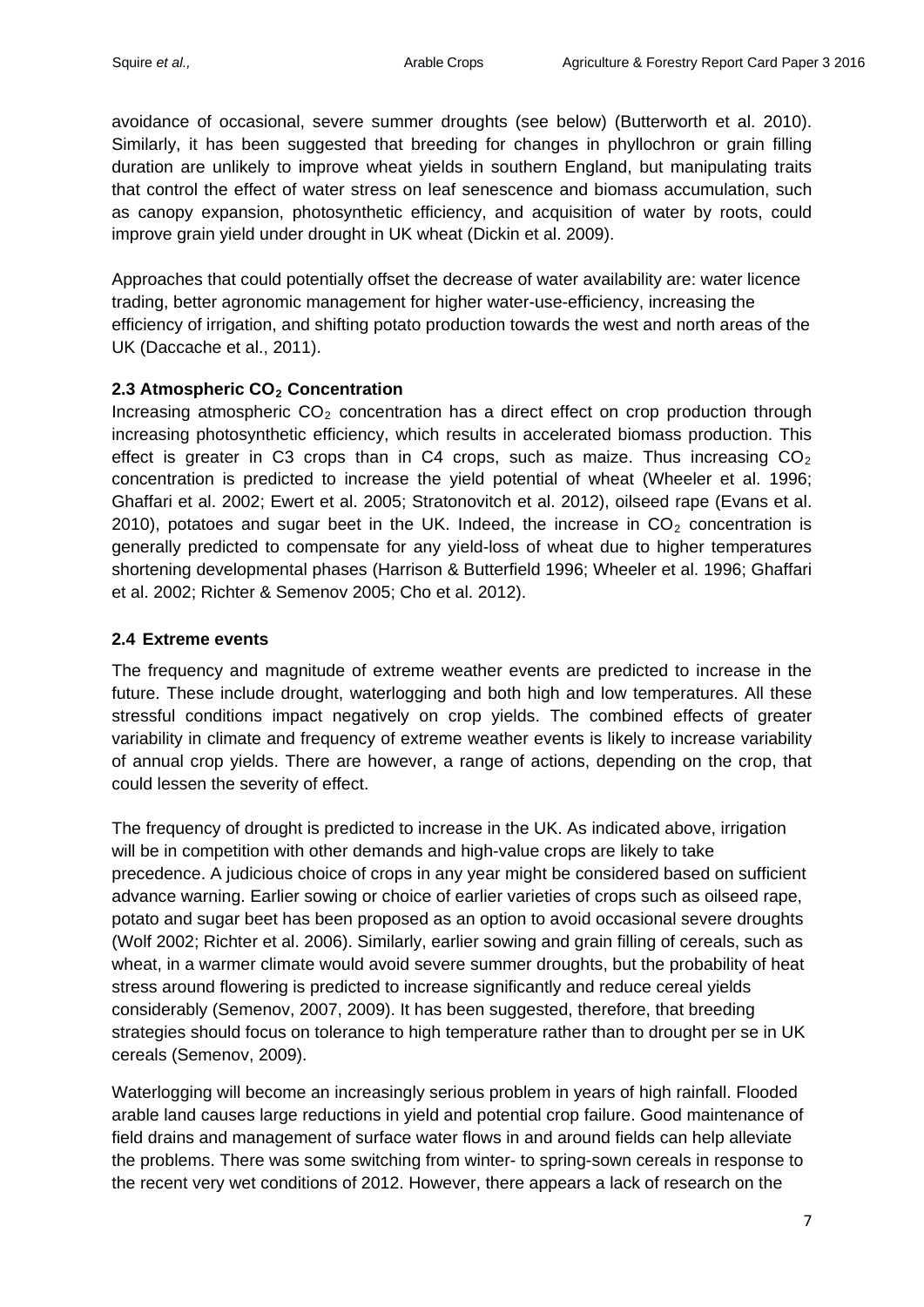effects of high rainfall on UK crops and little effort to breed varieties that can withstand saturated and waterlogged soils. Based on the 2012 and 2013 cropping years, agriculture can therefore expect reductions down to 75% of the ten-year average yield if waterlogged conditions persist during the maturing, harvesting and sowing phases.

Frost is already commonplace, especially in the north. Winter crops are already hardy. They usually suffer a reduction in green area over the winter, but generally recover. A safeguard is offered in sowing at higher densities that are still compatible with maximum yield. High-value crops are increasingly protected by fleece or plastic. The main potential impact on crop yield could be late, severe frost on spring sowings and plantings. But generally, low temperature is likely to have less effect that too little or too much water.

Unusual weather is a normal feature of agriculture globally. Perhaps the greatest problem to be overcome is the lack of experience in the UK with drought and flooding, in both research and management. The interactions between too little or too much water with declining soil quality, associated effects on trafficability and land suitability for different crops need much more study.

# **2.5 Ozone pollution**

The projections of ozone  $(O_3)$  over the major agricultural areas of the Northern Hemisphere showed significant increases of annual mean surface  $O_3$  (Dentener et al., 2005).  $O_3$  enters the leaves via the stomata during the process of gas exchange and can cause several symptoms such as chlorosis and necrosis. Young plants are more susceptible to  $O_3$ . Experimental evidence showed that  $O<sub>3</sub>$  tends to reduce yield although there is no agreement in the quantified amount of reduction. Overall, dicot species are more sensitive to reductions due to  $O_3$  than monocot species (Heagle, 1989). Generally, there is little relevant literature on the effects of  $O_3$  on UK crop production.

# **2.6 Responses of crops – summary and comment**

Since the late 1980s, studies using mechanistic physiological models indicate small effects on crop yield of the projected changes in temperature and carbon dioxide concentration. In future dry climates, yield will be limited more or less in proportion to the water available. Within-year prediction and management of yield losses in such circumstances can learn from the considerable experience of dryland crop production in other countries. In future wet climates, yield may be limited by a combination of effects of too much water on crop plants and an inability to get on the field to harvest and cultivate. There is less experience that can be directly transferred from other countries to help understand and manage such situations. Years with unusual weather will continue to occur, as they have in recent decades, and *in principle* provide opportunities for research to assess physiological and agronomic causes and to develop responsive strategies.

Most studies listed here are based on well-researched physiological responses of crop plants to weather variables. Great care should be taken to avoid making, or taking notice of, forward projections based on associations between yield and climate during times when yield is being strongly affected by other factors such as general intensification. The projections of much larger and unrealistic increases in yield due to temperature made in the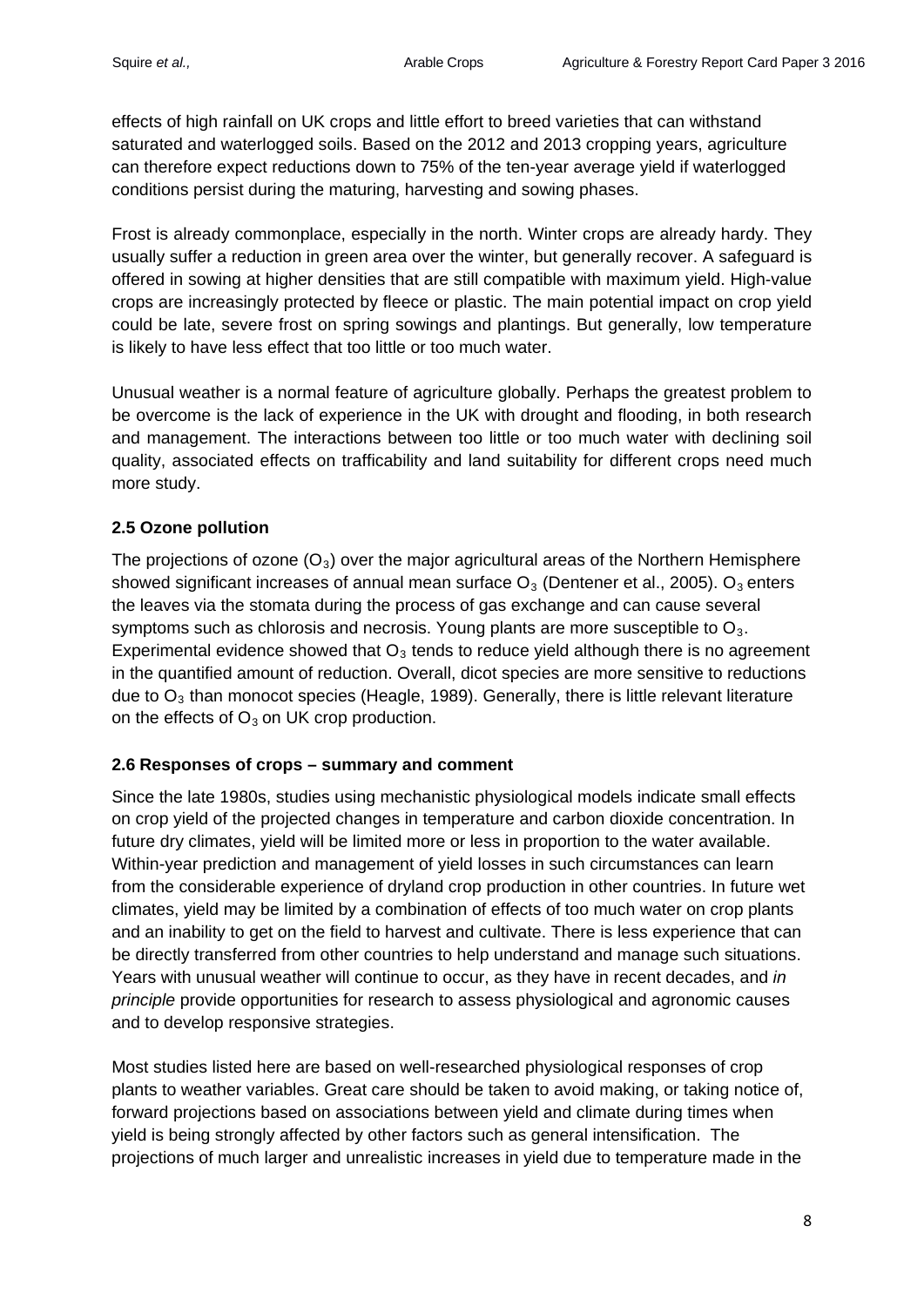UK Climate Change Risk Assessment of 2012, as criticised by Semenov et al. (2012) are a case in point.

# **3 BIOTIC FACTORS**

### **3.1 Weeds**

Weeds have negative effects by taking from the crop through competition for resource, and positive effects in supporting the arable food web (Marshall et al. 2003; Hawes et al. 2010). Assessing the effect of climate on weeds faces similar issues to those of crops in terms of a changing background. Two major trends have occurred over the past century independently of climate.

The first trend is that new weed species have appeared in the flora and have increased in population size and distribution so as to have economic effects. For example, *Veronica persica* and the north American *Epilobium* species and hybrids both first appeared a little over 100 years ago and are now among the common in-field weeds (Marshall et al. 2003; Heard et al. 2003; Hawes et al. 2005). Also, the absence of grass leys from most arable fields has encouraged the rise of annual volunteer weeds such as oilseed rape, wheat, oat, barley and potato. Though not detected in the UK arable seedbank before the 1990s, volunteer oilseed rape has become among the top 10 most frequent weeds of arable fields (Begg et al. 2006; Debeljak et al. 2008). A further change has been the rise of grass weeds in recent decades because of the prevalence of cereal crops: *Poa annua* is now by far the commonest seedbank species (Heard et al. 2003; Hawes et al. 2010); and black-grass *Alopecurus myosuroides* has become more problematic as herbicide-tolerant forms have evolved (Stratonovich et al. 2012).

The second trend is the reduction in beneficial arable plants due to intensity of cropping, to the extent that of any component of the UK flora, the arable has shown the greatest negative change in the latter half of the  $20<sup>th</sup>$  century (Preston et al. 2002; Marshall et al. 2003). Most of these declining species are broadleaf weeds that cause little detriment to the crop but benefit by supporting the food web and recycling minerals.

The physiological effects of small climatic shifts on weeds will be similar to those on crops. For example, a rising mean temperature will shorten the life cycle of determinate forms, but extend it for indeterminate. But arguably, weed populations will be able to adapt more rapidly than crops since the main species consist of many genetically distinct variants that are highly phenotypically variable (Begg et al. 2012). Climatically induced shifts in weed populations are unlikely to have major effects compared to those that have occurred and are still occurring due to introductions, intensification, a changing arable sequence and resistance to herbicide.

#### **3.2 Pests and diseases**

There is a strong positive correlation between crop production and observed pest numbers (Bebber et al., 2014) and there is estimated to be an overall 2.7 km  $yr^{-1}$  (+/-0.8) northwards shift in crop pests and pathogens since 1960 (Bebber et al., 2013). This is associated with climate change, particularly rising temperatures, but also trade and biosecurity (Fisher et al., 2012).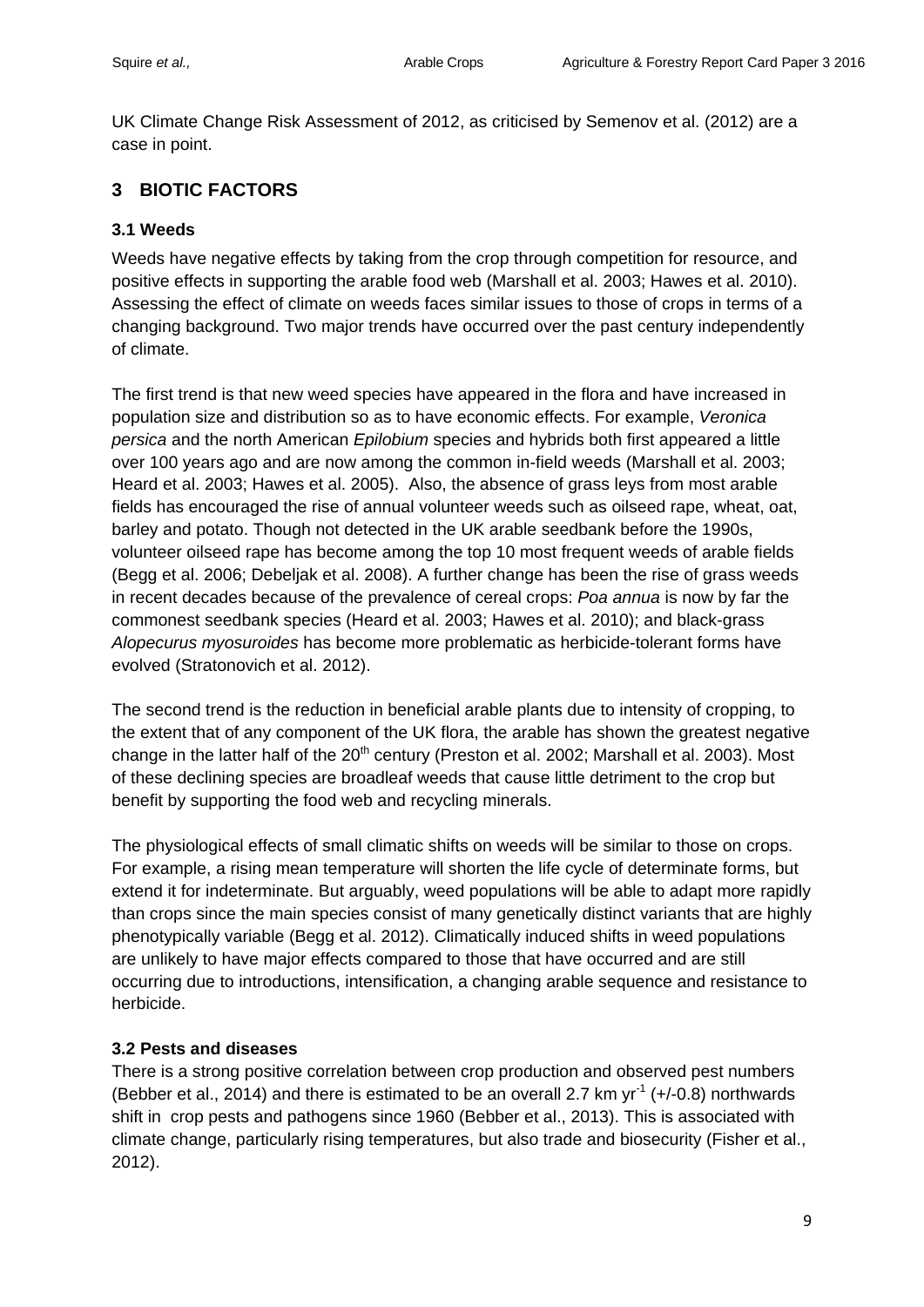Simple climate matching indicates that many pests and pathogens might extend their range, particularly northwards in the UK. Pathogens such as some of the cereal rusts and aphidborne viruses would be expected to become more problematic if their epidemiology is limited by single dominating climate variables such as temperature. Various models predict changes in range and incidence of specific pest problems (Jaggard et al. 1998; Butterworth et al. 2010; Evans et al. 2010).

However, for many pathogens it is a combination of factors and non-linear relationships that determine epidemics and these will be very difficult to simulate in models (Butterworth et al. 2010). Detailed spatio-temporal modelling of fusarium head blight on wheat, for example, shows that occurrence is likely to decrease with climate change due to changes in rainfall and crop phenology, whereas a simplistic temperature-based model would predict an increase (Skelsey & Newton, 2015).

Simulations of future disease risk must be taken with caution, because different climate models and downscaling methods are used to make the projections and this can create considerable uncertainty.

Experimentation based on single factor changes in climate predict increases and decreases for pathogens with different modes of pathogenicity, but also many exceptions too, so no general rules prevail. Moreover, combinations of factors can result in effects on disease that cannot be predicted from these single factor results (Mikkelsen et al., 2014), while combinations of factors can influence host resistance and phenology in genotype-specific ways (Ingvordsen et al., 2015).

Another major factor that will affect future disease patterns is changes in the cropping patterns and in the crops themselves. Disease resistance is an obvious trait whether deployed in established or new crops, as is the diversity of resistance types and their deployment. Crops can also accentuate disease problems for others. For example, the increase in the maize crop in the UK substantially increases the fusarium head blight risk in cereals, especially wheat, by increasing inoculum. However, this problem may have been enhanced by the shift in fusarium species distribution.

There are many mitigation options including adapting agronomic factors such as timing of sowing, cultivar choice, cultivation methods, nutrition and management of crop debris. Management should consider avoidance of inoculum build-up as well as of epidemiologically-favourable conditions. The utility and durability of sources of resistance can be protected and enhanced by managing both spatial and temporal heterogeneity at a range of scales from within a crop to the landscape (Gregory et al., 2009; Newton et al., 2011; Chakraborty & Newton 2011).

# **3.3 Soil microbiota**

The effects of climate change on soil biota are covered under a separate LWEC report card within the biodiversity section (de Vries and Bardgett). Effects of climate change on soil are likely to be particularly pronounced in arable soils. Erosion of arable soil is already sensitive to frequent soil disturbance (through tillage) and periods where soil is left without cover. Likewise plant driven effects are likely to be more pronounced under standard arable systems due to near monoculture. The effects of arable practice on soil communities is also likely to exacerbate effects described in de Vries and Bardgett; for example disturbance and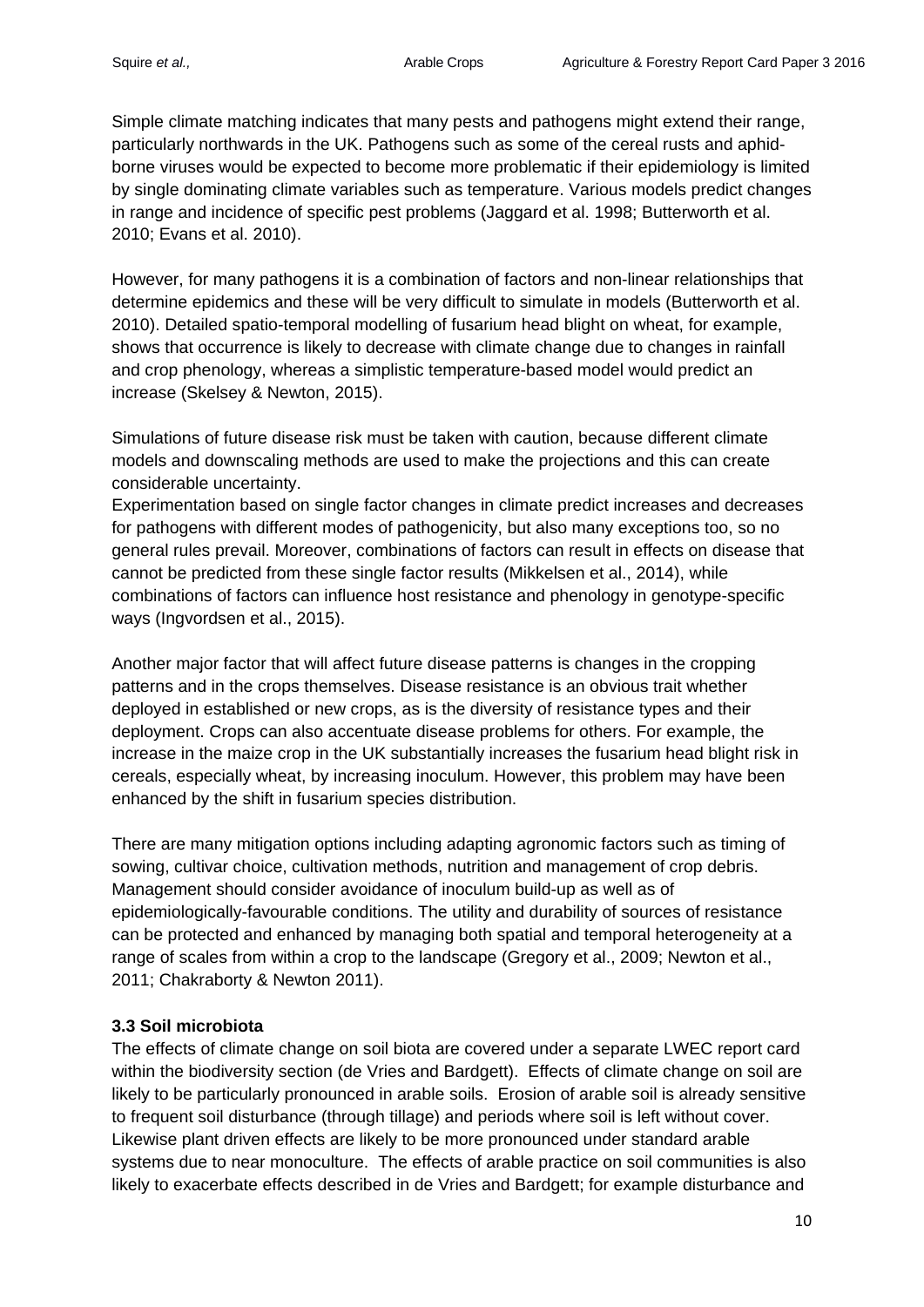fertilisation may result in a shift in fungal/bacterial balance and skews in population structure and activity leading to, for example, relatively high proportions of nitrifying and denitrifying organisms and greater flux through the nitrogen cycle compared to natural systems (Galloway et al 2003, Colloff et al 2008, Xue et al 2013).

Many impacts of arable agriculture also tend to reduce the likely efficiency of beneficial groups through depression in population size or reduction in diversity leading to fragility in function. Potentially the best example here would be functional groups associated with nutrient provision such as mycorrhizal fungi and nitrogen fixing organisms (Helgason et al 1998, Berthrong et al 2014) but could potentially include other groups involved in, for example, phosphorus cycling.

The high level of control in the arable system can however present opportunities for soil manipulation to reduce negative impacts. Changes in fertilisation practice can provide an opportunity to store C through compost, slurry, biochar or other amendments. Shifts to reduced tillage may enhance fungal groups such as mycorrhiza and curtail losses of soil and pollutant. There are contradictory findings as to whether reduced tillage can increase C storage (e.g. West and Post 2002) or result in redistribution of C (e.g. Sun et al 2011). More over, the crop plants themselves can be selected or managed to manipulate the system through direct or indirect means. For example, biological nitrification inhibition has been demonstrated to be effective in pasture systems providing a route to reduce leaching of nitrate and/or nitrous oxide emission (Subbarao et al 2013). As suggested in de Vries and Bardgett the effects of variable water supply and management can have significant effects of soil functioning which can have both direct and indirect effects on plant production. The loss of biological function in arable soil may therefore already be limiting the output of agriculture, consistent with evidence that plant root growth is likely limited by soil condition in a significant proportion of farms (Valentine et al 2012).

Critically, the understanding of soil is deficient due to its great complexity. There is consequently, a high degree of uncertainty in predictions and a difficulty in linking effects to specific climatic factors and management (Giles et al 2012). Additionally, experiments typically have to extend for long periods to ensure effects are not simply due to acute stress responses and to account for the inherent resilience of soil systems. Studies that combine aspects of management change with likely combinations of climate change scenarios are particularly lacking.

#### **3.4 General biota**

Organisms that inhabit the vegetation of the crop-weed layer and field margins form a food web that mediates several important ecological processes including comminution of plant and animal litter, predation and parasitism (which contributes to biocontrol of crop pests), pollination and the dispersal of seed and vegetative material. Some of these organisms, notably birds, butterflies and bees have iconic status as cultural biodiversity. The food web is strongly affected by field management, both through removal of dicot weeds and through direct impacts of pesticide and other aspects of field management (Hawes et al. 2009). As for weeds, the food web declined very greatly during the phase of intensification after the 1960s (State of Nature report 2013).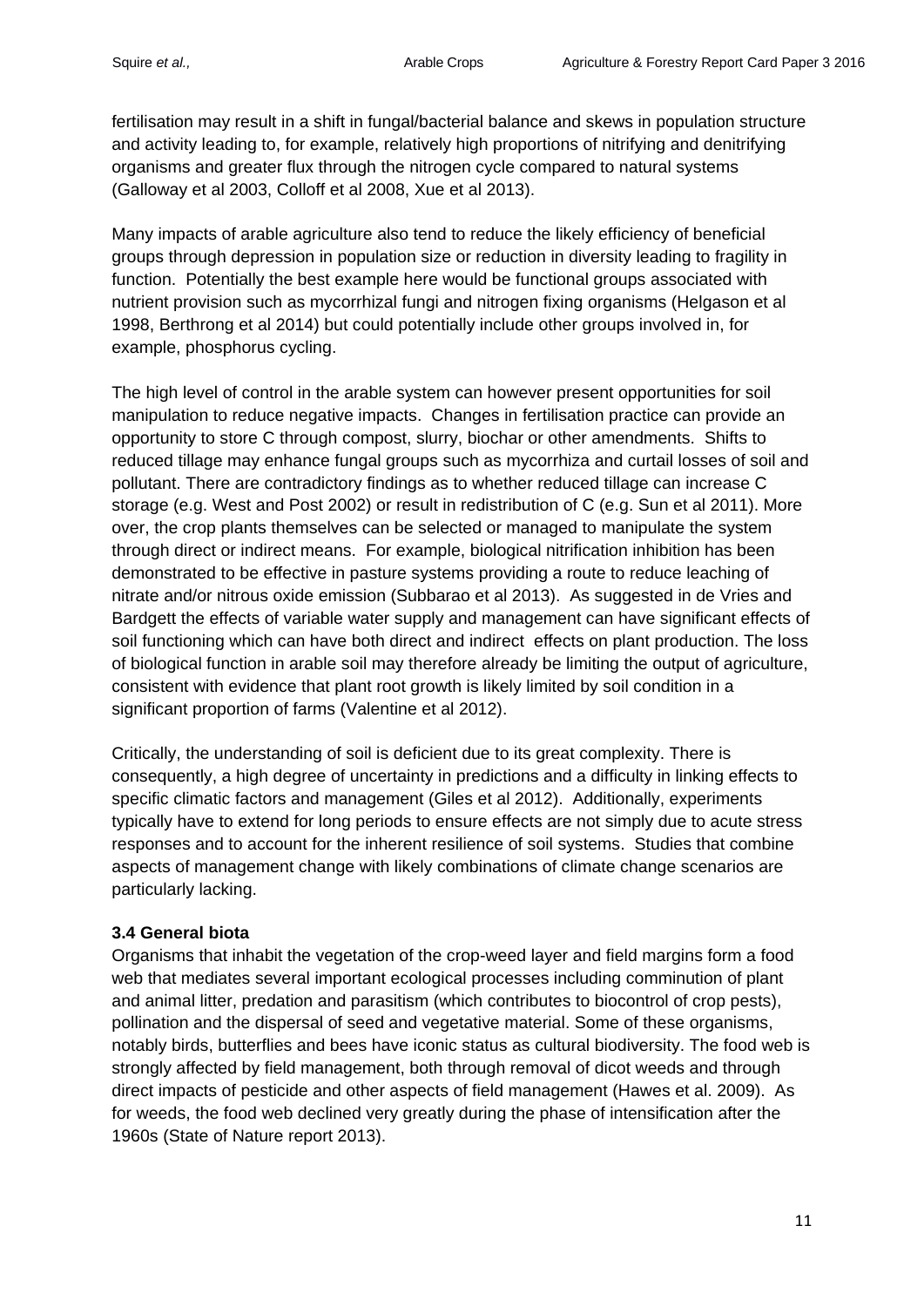The degree to which shifts in temperature and rainfall are likely to affect these organisms is difficult to predict. Invertebrates generally respond to temperature much as determinate plants: a rise in temperature shortening the duration of development and therefore potentially increasing the rate of passage through a life cycle. However, the effects of small changes in temperature and rainfall are likely to be very small compared to continuing major trends due to management. The imperative is to regenerate the food web and its functions irrespective of climatic change; options include integrated management of crop-weed combinations, widespread establishment of species-rich field margins and improving the wider connectivity of the farmed habitat.

#### **3.5 Biotic factors: summary and general considerations**

The microbes, plants and animals of farmland have already been strongly affected over the last half-century by a range of influences, principally the intensification of cropping systems, such that any climatic shifts are likely to have only small further impacts. The imperative is to halt the declines in function and return the plant-soil system to a more resilient state. Any initial impacts due to change in temperature or rainfall could be stabilised or reversed as part of this process.

# **CONCLUSIONS AND RECOMMENDATIONS**

Predicting the effects of climate on crop production should be considered in relation to major changes over the past 70 years in crop-areas, fertiliser, pesticide, tillage and yield. These changes were driven initially by national demands to achieve food security, then by global markets, environmental protection, macroeconomics and CAP and finally by the reliance on imports for food, fertiliser and animal feed.

Most experiments and predictions of the impacts of climate have been directed at, or based on, single crops, mainly wheat. The combined effects of temperature and  $CO<sub>2</sub>$  concentration on inputs and outputs in wheat and similar cereal crops are likely to be much smaller than the changes referred to above. Increasing incidence of dryness in the south of the UK is likely to cause the most systematic and important reductions of yield. Irrigation would help to maintain yield but will have to compete with other industrial and domestic demands for water. Effects of high rainfall in the north acting through saturation of soil and waterlogging are potentially as important as dryness in the south. However, the contributions of too much water suppressing plant growth directly and hindering field operations need to be distinguished and quantified. Some evidence is available from fluctuations in national yields around recent unusual weather patterns. The recent very wet autumn of 2012 and the highly favourable year of 2014 caused impacts on yield that should be considered moderate in a global context, that is less than a factor of 1.5 (i.e. between 0.7 and 1.5 of the ten-year mean yield).

Moreover, the emphasis in field research has been largely on crop growth and yield, and to a lesser extent on reduction in yield by disease. Pests (weeds, invertebrate pests and diseases) will be affected by changes in temperature and water, but the interactions between pests and crops are highly complex, non-linear and hard to predict. Given the range of pest species and intra-specific types and their known ability to evolve, pests in general are likely to adapt very quickly to climate change within the range of predicted scenarios.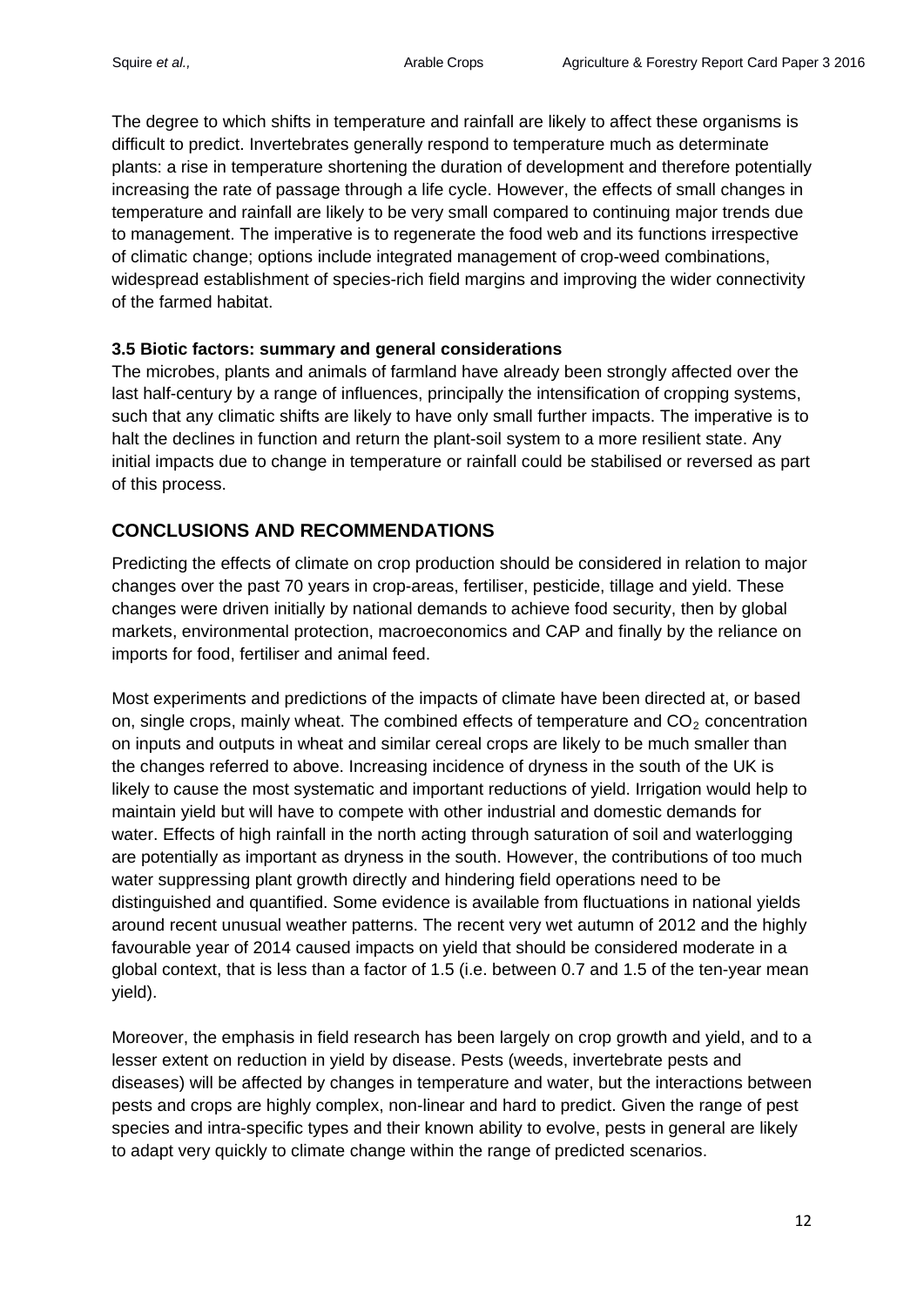The essential and beneficial biota of the soil and above-ground habitats are being reduced by continued intensification and inappropriate soil management. The additional impacts of climate are unclear but will probably be small in comparison to current trends. There have been few studies of effects of climate on other functional life forms such as weeds and soil biota that would enable a system-scale assessment.

Despite such major gaps in knowledge, there are many ways that agriculture can prepare to adapt to climatic change. Research should deflect attention from studies on single crop species to understanding how cropping systems might be returned to a sustainable state and made more resilient, whatever climatic shifts might occur. More generally, the following will reduce the susceptibility of crop production to unusual weather events and long term climatic trends: increasing the diversity of cropping through the number and choice of crops (both species and varieties) and economic crop products; stabilising crops and protecting soil through undersowing, mixtures and intercrops; implementing long term soil management to increase soil carbon, reduce compaction and prevent surface runoff; enhancing positive microbial associations in crop production, namely nitrogen fixing in legume crops and forages and mycorrhizal associations generally; breeding crop varieties that can cope with multiple stresses rather than just maximise yield or product quality under ideal conditions.

Food security is already a matter for concern in the UK. The country depends on imports of food, feed and fertiliser for its sustenance, while a large part of its produce is grown for industrial feedstock or exported. The gaining of food security will need a wholesale redirection of effort to grow more crops for local consumption on local resources.

#### **References**

Begg GS, Wishart J, Young MW, Squire GR, Iannetta PPM. 2012. Genetic structure among arable populations of *Capsella bursa-pastoris* is linked to functional traits and in-field conditions*. Ecography* 35, 446-457.

Begg GS, Hockaday S, McNicol JW, Askew M, Squire GR. 2006. Modelling the persistence of volunteer oilseed rape (*Brassica napus*). Ecological Modelling 198, 195-207.

Berthrong ST, Yeager CM, Gallegos-Graves L, Steven B, Eichorst SA, Jackson RB, Kuske CR. 2014. Nitrogen fertilization has a stronger effect on soil nitrogen-fixing bacterial communities than elevated atmospheric CO<sub>2</sub>. Applied and Environmental Microbiology 80, 3103-3112

Butterworth, MH, Semenov, MA, Barnes, A, Moran, D, West, JS, Fitt, BDL. 2010. North-South divide: contrasting impacts of climate change on crop yields in Scotland and England. Journal of The Royal Society Interface 7, 123-130.

Cho, K, Falloon, P, Gornall, J, Betts, R, Clark, R. 2012. Winter wheat yields in the UK: uncertainties in climate and management impacts. Climate Research 54, 49-68.

Colloff MJ, Wakelin SA, Gomez D, Rogers SL. 2008. Detection of nitrogen cycle genes in soils for measuring the effects of changes in land use and management. Soil Biology and Biochemistry 40, 1637-1645.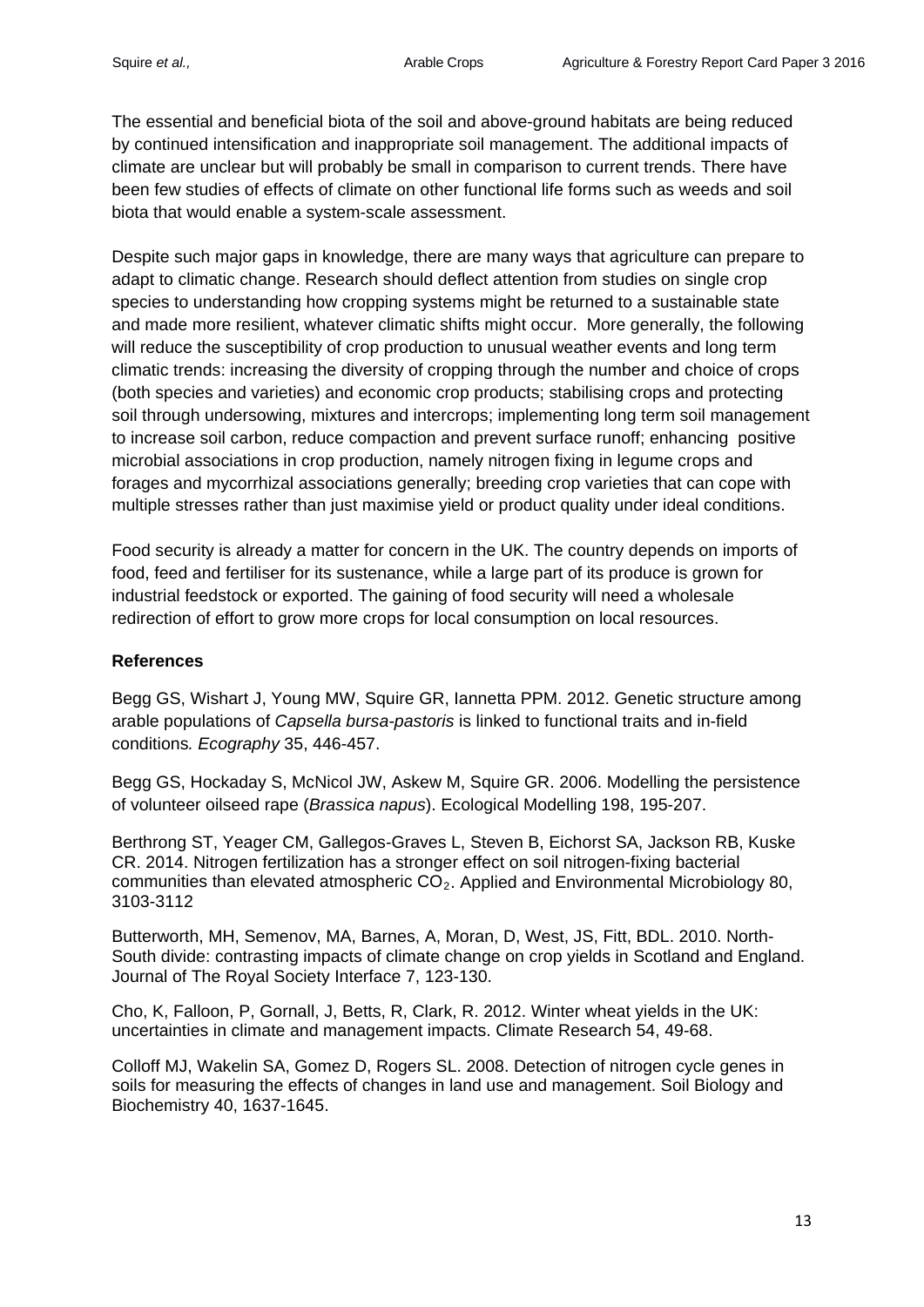Daccache A, Keay C, Jones RJA, Weatherhead EK, Stalham MA, Knox JW. 2012. Climate change and land suitability for potato production in England and Wales: impacts and adaptation. Journal of Agricultural Science 150, 161-177.

Davies A, Shao J, Brignall P, Bardgett RD, Parry ML, Pollock CJ .1996. Specification of climatic sensitivity of forage maize to climate change. Grass and Forage Science 51, 306- 317.

Davies A, Jenkins T, Pike A, Shao J, Carson I, Pollock CJ, Parry ML. 1997. Modelling the predicted geographic and economic response of UK cropping systems to climate change scenarios: The case of potatoes. Annals of Applied Biology 130, 167-178.

Davies A, Jenkins T, Pike A, Shao J, Carson I, Pollock CJ, Parry ML. 1998. Modelling the predicted geographic and economic response of UK cropping systems to climate change scenarios: the case of sugar beet. Annals of Applied Biology 133, 135-148.

Debeljak M, Squire GR, Demsar D, Young MW, Dzeroski S. 2008. Relations between the oilseed rape volunteer seedbank, and soil factors, weed functional groups and geographical location in the UK. Ecological Modelling 212, 138-146.

Dentener F, Stevenson D, Cofala J, Mechler R, Amann M, Bergamaschi P, Raes F, Derwent R. 2005. The impact of air pollutant and methane emission controls on tropospheric ozone and radiative forcing: CTM calculations for the period 1990–2030. Atmospheric Chemistry and Physics 5, 1731–1755.

de Vries FT, Bardgett RD. Climate change and soil biota. Biodiversity LWEC Report Card 2014-15

Dickin E, Bennett S, Wright D .2009. Growth and yield responses of UK wheat cultivars to winter waterlogging. Journal of Agricultural Science 147, 127-140.

El Chami D, Knox JW, Daccache A, Weatherhead EK .2015. The economics of irrigating wheat in a humid climate - A study in the East of England. Agricultural Systems 133, 97-108.

Evans N, Butterworth MH, Baierl A, Semenov MA, West JS, Barnes A, Moran D, Fitt BDL .2010. The impact of climate change on disease constraints on production of oilseed rape. Food Security 2, 143-156.

Ewert F, Rounsevell MDA, Reginster I, Metzger MJ, Leemans R. 2005. Future scenarios of European agricultural land use I. Estimating changes in crop productivity. Agriculture Ecosystems & Environment 107, 101-116.

Food and Agricultural Organization of the United Nations, Statistics Division (FAO) (2015) FAOSTAT Database [\(http://faostat3.fao.org/home/E;](http://faostat3.fao.org/home/E) verified 10 August 2015).

Gallagher JN, Biscoe PV, Hunter B. 1976. Effects of drought on grain growth. Nature 264, 541-542.

Galloway JN, Aber JD, Erisman JW, Seitzinger SP, Howarth RW, Cowling EB, Cosby BJ. 2003. The Nitrogen Cascade. BioScience 53, 341-356

Ghaffari A, Cook HF, Lee HC .2002. Climate change and winter wheat management: A modelling scenario for south-eastern England. Climatic Change 55, 509-533.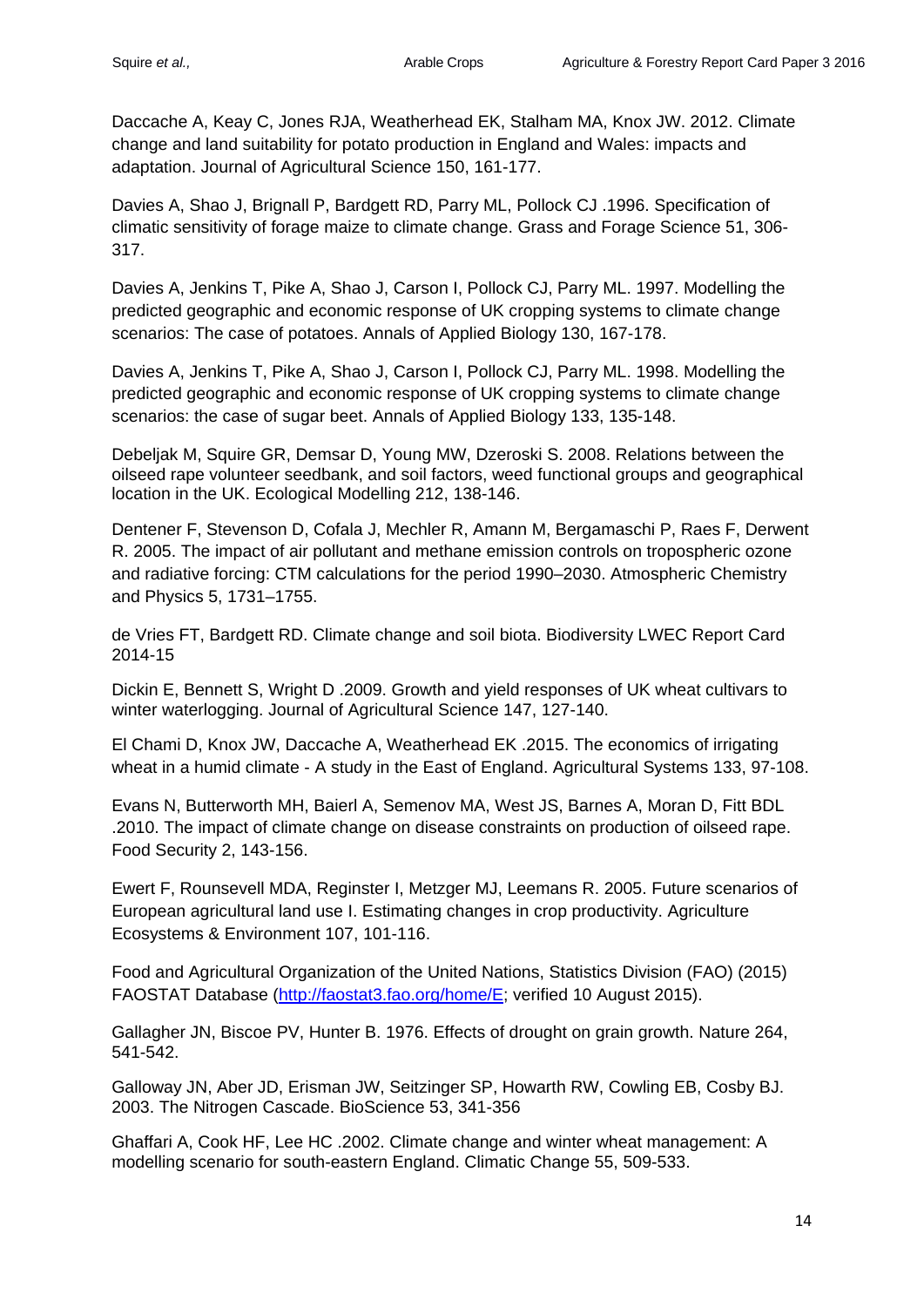Gibbons JM, Ramsden SJ. 2008. Integrated modelling of farm adaptation to climate change in East Anglia, UK: Scaling and farmer decision making. Agriculture Ecosystems & Environment 127, 126-134.

Giles M., Morley N, Baggs EM, Daniell TJ. 2012. Soil nitrate reducing processes – drivers, mechanisms for spatial variation, and significance for nitrous oxide production. Frontiers in Microbiology 3, 407.

Gregory PJ, Marshall B. 2012. Attribution of climate change: a methodology to estimate the potential contribution to increases in potato yield in Scotland since 1960. Global Change Biology 18, 1372-1388.

Harrison PA, Butterfield RE. 1996. Effects of climate change on Europe-wide winter wheat and sunflower productivity. Climate Research 7, 225-241.

Harrison PA, Porter JR, Downing TE. 2000. Scaling-up the AFRCWHEAT2 model to assess phenological development for wheat in Europe. Agricultural and Forest Meteorology 101, 167-186.

Hawes C, Begg G, Squire GR, Iannetta PPM. 2005. Individuals as the basic accounting unit in studies of ecosystem function: functional diversity in shepherd's purse, *Capsella*. Oikos 109, 521-534.

Hawes C, Haughton A, Bohan D.A, Squire GR. 2009. Functional approaches for assessing plant and invertebrate abundance patterns in arable systems. Basic and Applied Ecology 10, 34-42.

Hawes C, Squire GR, Hallett PD, Watson CA, Young MW. 2010. Arable plant communities as indicators of farming practice. Agriculture, Ecosystems and Environment 138, 17-26.

Heard MS, Hawes C, Champion GT, Clark SJ, Firbank LG, Haughton AJ, Parish AM, Perry JN, Rothery P, Scott RJ, Skellern MP, Squire GR, Hill MO. 2003. Non-crop plants in fields with contrasting conventional and genetically modified herbicide-tolerant crops.1. Main effects of treatments. Philosophical Transactions of the Royal Society of London *B*. 358 (1439), 1819-1832

Heagle AS. 1989. Ozone and crop yield. Annual Review of Phytopathology 27, 397–423.

Helgason T, Daniell TJ, Husband R, Fitter AH, Young JPW. 1998. Ploughing up the woodwide web? *Nature* 394, 431-431.

Jaggard KW, Dewar AM, Pidgeon JD. 1998. The relative effects of drought stress and virus yellows on the yield of sugarbeet in the UK, 1980-95. Journal of Agricultural Science 130, 337-343.

Jaggard KW, Qi A, Semenov MA. 2007. The impact of climate change on sugarbeet yield in the UK: 1976-2004. Journal of Agricultural Science 145, 367-375.

Marshall EJP, Brown VK, Boatman ND, Lutman PJ, Squire GR, Ward LK. 2003. The role of weeds in supporting biological diversity within crop fields. Weed Research 43, 77-89.

Mitchell RAC, Mitchell VJ, Driscoll SP, Franklin J, Lawlor DW. 1993. Effects of increased CO<sub>2</sub> concentration and temperature on growth and yield of winter-wheat at two levels of nitrogen application. Plant, Cell & Environment 16, 521-529.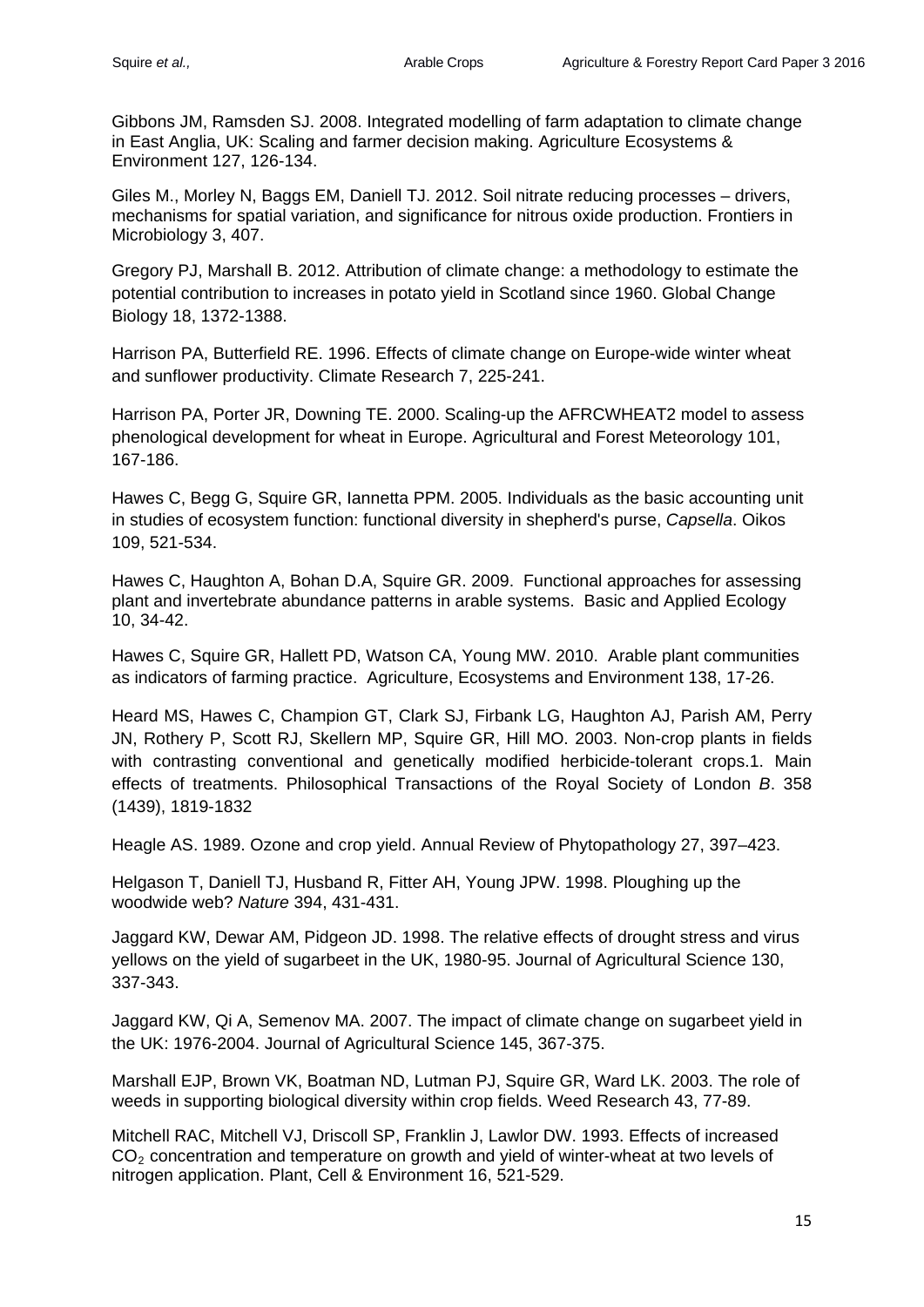Palutikof JP, Subak S, Agnew MD. 1997. Economic impacts of the hot summer and unusually warm year of 1995. Defra, London.

Peiris DR, Crawford JW, Grashoff C, et al. 1996. A simulation study of crop growth and development under climate change. Agricultural and Forest Meteorology 79, 271-287.

Pidgeon JD, Jaggard KW, Lister DH, Richter GM, Jones PD. 2004. Climatic impact on the productivity of sugarbeet in Europe. Zuckerindustrie 129, 20-25.

Preston CD, Pearman DA, Dines TD. 2002. New Atlas of the British and Irish Flora. Oxford University Press.

Richter GM, Semenov MA. 2005. Modelling impacts of climate change on wheat yields in England and Wales: assessing drought risks. Agricultural Systems 84, 77-97.

Richter GM, Jaggard KW, Mitchell RAC. 2001. Modelling radiation interception and radiation use efficiency for sugar beet under variable climatic stress. Agricultural and Forest Meteorology 109, 13-25.

Richter GM, Qi A, Semenov MA, Jaggard KW. 2006. Modelling the variability of UK sugar beet yields under climate change and husbandry adaptations. Soil Use and Management 22, 39-47.

Semenov MA. 2007. Development of high-resolution UKCIP02-based climate change scenarios in the UK. Agricultural and Forest Meteorology 144, 127-138.

Semenov MA. 2009. Impacts of climate change on wheat in England and Wales. Journal of The Royal Society Interface 6, 343-350.

Semenov MA, Mitchell RA, Whitmore AP, Hawkesford MJ, Parry MAJ, Shewry PR. 2012. Shortcomings in wheat yield predictions. Nature Climate Change 2, 380-382.

Squire GR. 1990. The physiology of tropical crop production. CAB International.

Squire GR, Unsworth MH. 1988. Effects of carbon dioxide and climate change on agriculture. London: Department of the Environment (31 pages).

State of Nature Report. 2013. Royal Society for the Protection of Birds and other conservation organisations.

Stratonovitch P, Storkey J, Semenov AA. 2012. A process-based approach to modelling impacts of climate change on the damage niche of an agricultural weed. Global Change Biology 18, 2071-2080.

Subbarao GV, Sahrawat KL, Nakahara K, Rao IM, Ishitani M, Hash CT, Kishii M, Bonnett DG, Berry WL, Lata JC. 2013. A paradigm shift towards low-nitrifying production systems: the role of biological nitrification inhibition (BNI). Annals of Botany 112, 297-316.

Sun B., Hallett PD., Caul S, Daniell TJ, Hopkins DW. 2011. Distribution of soil carbon and microbial biomass in arable soils under different tillage regimes Plant and Soil 338, 17-25.

Valentine TA, Hallett PD, Binnie K, Young MW, Squire GR, Hawes C, Bengough AG. 2012. Soil strength and macropore volume limit root elongation rates in many UK agricultural soils. Annals of Botany 110, 259-270.

West TO, Post WM, 2002. Soil organic carbon sequestration rates by tillage and crop rotation: a global data analysis. Soil Science Society of America Journal 66, 1930–1946.